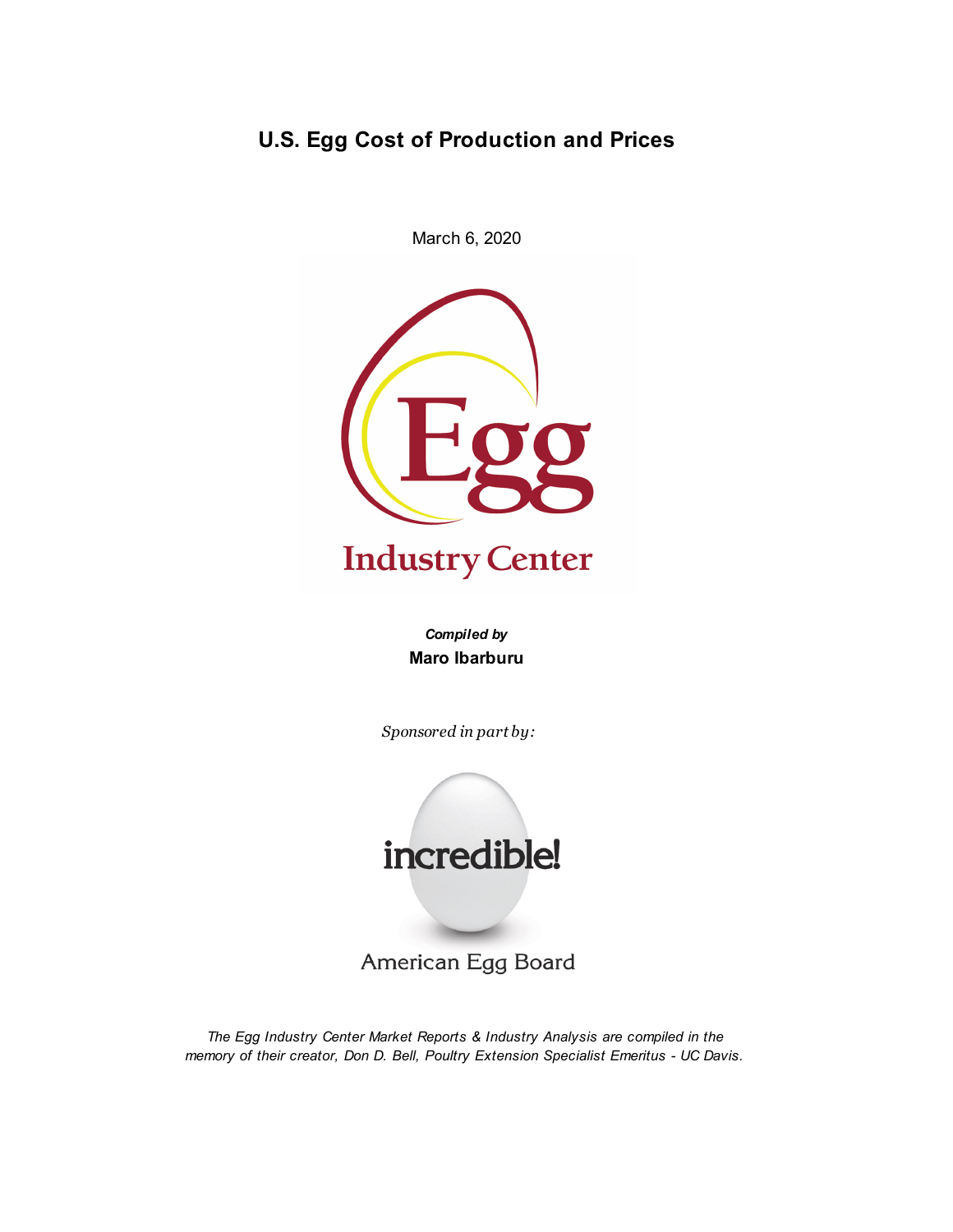REPORT NOTE: This report estimates the average layer feed price and cost of production in six different U.S. regions as outlined on the following map. It also reports the EIC projected prices of eggs.

This report uses the corn and soybean meal prices reported by USDA AMS Market News.

Monthly corn and soybean prices for each region are estimated as the simple average of prices for the States with pricing information in each region (please see map below)

There is no price information for soybean meal in any of the Northeast States. Therefore, we estimate the soybean meal prices for the Northeast region based on the historical relationship with the Midwest price.

The West region prices are estimated s the simple average of California and Oregon prices.

The average feed price is based on a diet consisting of 67% corn, 22% soybean meal, 8% limestone and 3% other ingredients.

The cost of production was adjusted from last year based on producer surveys. There is not enough information to separate costs by region other than using the differences in the feed ingredient prices.

Pullet cost are adjusted by region based on the average feed price for the month, assuming all the other costs are similar between regions.

Feed conversion is variable depending on the month. The labor, building and equipment, interest and miscellaneous costs are assumed to be 18.27(cents/dozen) for all regions (except California) and months.





Note: The **X**'s mark the States with monthly corn prices reported by USDA.

The red circles with **X**'s inside ((X)) mark the States with monthly corn and SBM prices reported by USDA.

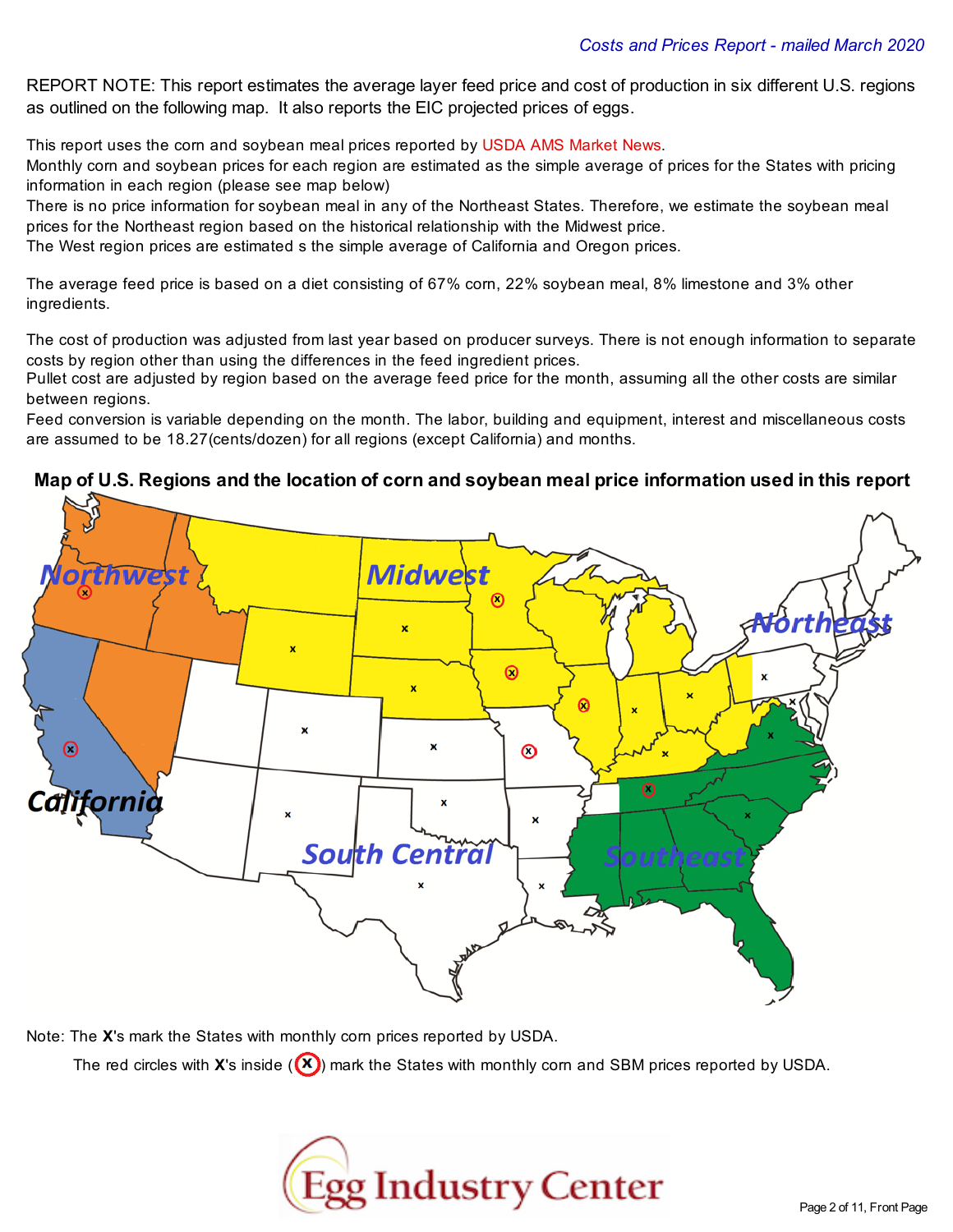# **Highlights and comparison with previous month and previous year. Prices and Percent Changes**

# **Difference with respect to February last year (2020 vs. 2019).**

|                                                                                                                                                                                                                                                                                                                                                                           | Corn Price (\$/ton) |         | SBM Price (\$/ton) |         |          | Feed Cost (\$/ton) Cost of Prod (cents/doz.) Egg Value (cents/doz.)                                        |          |         |          |
|---------------------------------------------------------------------------------------------------------------------------------------------------------------------------------------------------------------------------------------------------------------------------------------------------------------------------------------------------------------------------|---------------------|---------|--------------------|---------|----------|------------------------------------------------------------------------------------------------------------|----------|---------|----------|
| $+0.94$                                                                                                                                                                                                                                                                                                                                                                   | $+0.6\%$            | $-9.52$ | $-3.0\%$           | $-0.95$ | $-0.5\%$ | $+0.26$                                                                                                    | $+0.4\%$ | $-0.93$ | $-1.3\%$ |
| $\bigwedge_{i=1}^n \bigwedge_{i=1}^n \bigwedge_{i=1}^n \bigwedge_{i=1}^n \bigwedge_{i=1}^n \bigwedge_{i=1}^n \bigwedge_{i=1}^n \bigwedge_{i=1}^n \bigwedge_{i=1}^n \bigwedge_{i=1}^n \bigwedge_{i=1}^n \bigwedge_{i=1}^n \bigwedge_{i=1}^n \bigwedge_{i=1}^n \bigwedge_{i=1}^n \bigwedge_{i=1}^n \bigwedge_{i=1}^n \bigwedge_{i=1}^n \bigwedge_{i=1}^n \bigwedge_{i=1}^n$ |                     |         |                    |         |          | In February, corn prices were \$0.94/ton (0.6%) higher than in the previous year. Soybean Meal prices were |          |         |          |

\$9.52/ton lower than February last year.

These changes in prices resulted in a \$0.95/ton (0.5%) lower cost of feed and 0.26 cents/doz. (0.4%) lower cost of production than February last year.

The February 2020 egg value to producers was 0.93 cents/doz. (1.3%) lower than in February 2019.

# **Difference with respect to the previous month this year (February 2020 vs. January 2020).**

| Corn Price (\$/ton) | SBM Price (\$/ton) |        |       |       |               | Feed Cost (\$/ton) Cost of Prod (cents/doz.) Egg Value (cents/doz.) |          |
|---------------------|--------------------|--------|-------|-------|---------------|---------------------------------------------------------------------|----------|
| 4%                  | $-4.64$            | $.5\%$ | -2 43 | $2\%$ | $7\%$<br>-U., | $-16.02$                                                            | $+30.3%$ |

The February corn prices were \$2.11/ton (1.4%) lower than the previous month. Soybean Meal prices were \$4.64/ton (1.5%) lower.

These changes in prices resulted in a \$2.43/ton (1.2%) lower cost of feed and 0.43 cents/doz. (0.7%) lower cost of production than last month.

The February egg value to producers was 16.02 cents/doz. (30.3%) lower than the previous month.

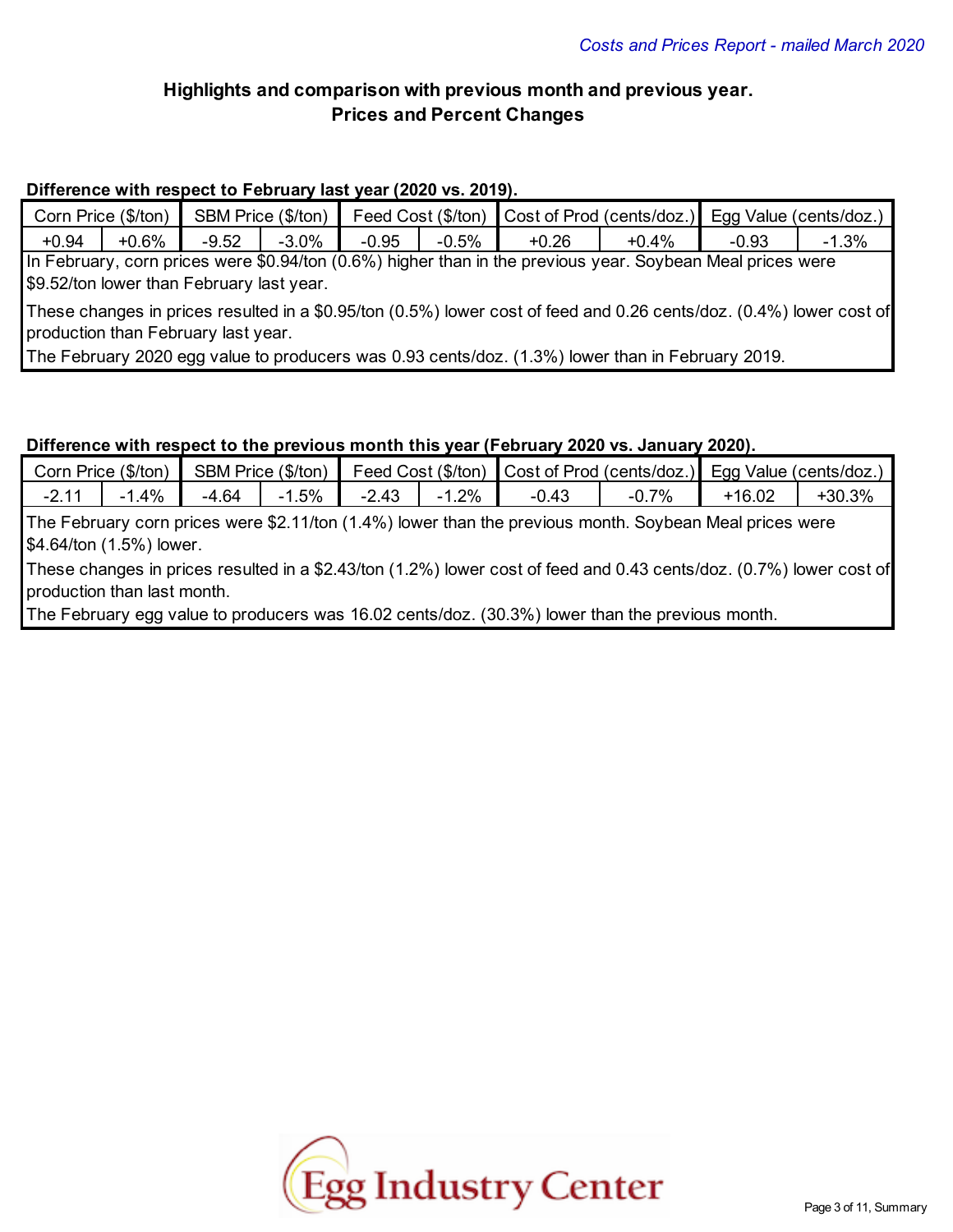#### **CORN PRICE BY REGION (\$/ton) - 2020** \_ **TABLE 1**

| $\frac{1}{2}$  |           | $- - -$   |         |               |        | .             |
|----------------|-----------|-----------|---------|---------------|--------|---------------|
| <b>Month</b>   | Southeast | Northeast | Midwest | South Central | West   | 5-Region avg. |
| Jan            | 153.19    | 152.24    | 135.54  | 140.03        | 182.50 | 152.70        |
| Feb            | 150.67    | 150.77    | 133.38  | 137.90        | 180.25 | 150.59        |
| Mar            |           |           |         |               |        |               |
| Apr            |           |           |         |               |        |               |
| May            |           |           |         |               |        |               |
| Jun            |           |           |         |               |        |               |
| Jul            |           |           |         |               |        |               |
| Aug            |           |           |         |               |        |               |
| Sep            |           |           |         |               |        |               |
| Oct            |           |           |         |               |        |               |
| Nov            |           |           |         |               |        |               |
| Dec            |           |           |         |               |        |               |
| 2 Month Avg.   | 151.93    | 151.51    | 134.46  | 138.97        | 181.38 | 151.65        |
| Region/US avg. | 1.00      | 1.00      | 0.89    | 0.92          | 1.20   |               |

Source: USDA AMS Marketnews

Note: "5-Region avg" is the simple average of the NE, SE, SC, MW, and West regions.

# **SOYBEAN MEAL PRICE BY REGION (\$/ton) - 2020** \_ **TABLE 2**

| <b>POT DEAR MEALT NOL DT NEOTON (WICH) - 2020</b> |           |           |         |               |        | .             |
|---------------------------------------------------|-----------|-----------|---------|---------------|--------|---------------|
| Month                                             | Southeast | Northeast | Midwest | South Central | West   | 5-Region avg. |
| Jan                                               | 310.63    | 313.67    | 284.08  | 300.13        | 338.20 | 309.34        |
| Feb                                               | 302.96    | 308.25    | 278.85  | 293.95        | 339.49 | 304.70        |
| Mar                                               |           |           |         |               |        |               |
| Apr                                               |           |           |         |               |        |               |
| May                                               |           |           |         |               |        |               |
| Jun                                               |           |           |         |               |        |               |
| Jul                                               |           |           |         |               |        |               |
| Aug                                               |           |           |         |               |        |               |
| Sep                                               |           |           |         |               |        |               |
| Oct                                               |           |           |         |               |        |               |
| Nov                                               |           |           |         |               |        |               |
| Dec                                               |           |           |         |               |        |               |
| 2 Month Avg.                                      | 306.79    | 310.96    | 281.46  | 297.04        | 338.85 | 307.02        |
| Region/US avg.                                    | 1.00      | 1.01      | 0.92    | 0.97          | 1.10   |               |

Source: USDA AMS Marketnews

There are no reported soybean meal prices for any location in the Northeast. Therefore, it was approximated using the historical relationship between the Midwest and the Northeast prices.

Note: "5-Region avg" is the simple average of the NE, SE, SC, MW, and West regions.

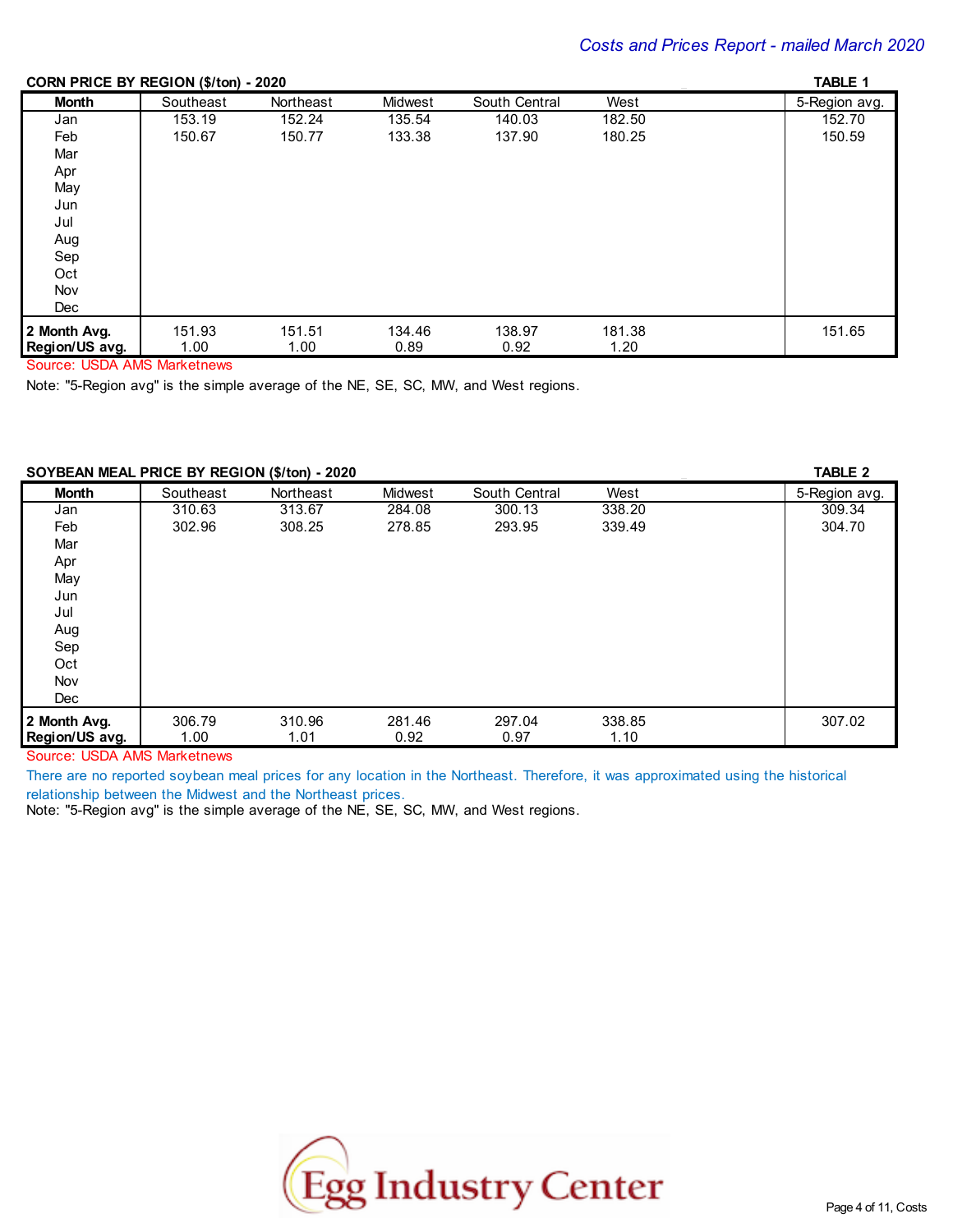### **ESTIMATED LAYER FEED COST BY REGION (\$/ton) - 2020** \_ **TABLE 3**

| LOTINATED EATER TEED COOT DT REGION (\$7,001) - 2020 |           |           |         |               |        | <b>INDLL J</b> |
|------------------------------------------------------|-----------|-----------|---------|---------------|--------|----------------|
| <b>Month</b>                                         | Southeast | Northeast | Midwest | South Central | West   | 5-Region avg.  |
| Jan                                                  | 200.91    | 200.94    | 183.24  | 189.78        | 226.61 | 200.30         |
| Feb                                                  | 197.53    | 198.77    | 180.65  | 187.00        | 225.39 | 197.87         |
| Mar                                                  |           |           |         |               |        |                |
| Apr                                                  |           |           |         |               |        |                |
| May                                                  |           |           |         |               |        |                |
| Jun                                                  |           |           |         |               |        |                |
| Jul                                                  |           |           |         |               |        |                |
| Aug                                                  |           |           |         |               |        |                |
| Sep                                                  |           |           |         |               |        |                |
| Oct                                                  |           |           |         |               |        |                |
| Nov                                                  |           |           |         |               |        |                |
| Dec                                                  |           |           |         |               |        |                |
| 2 Month Avg.                                         | 199.22    | 199.86    | 181.94  | 188.39        | 226.00 | 199.08         |
| Region/US avg.                                       | 1.00      | 1.00      | 0.91    | 0.95          | 1.14   |                |

Source: Egg Industry Center. Estimated based on corn and soybean meal prices reported by USDA AMS Marketnews and all other costs total \$29.9/ton. … these costs had been estimated as 1.043 \* year 2018 costs until we get a new COP survey

Assumptions:

|         |          | Diet Composition |          |              |             |  |  |  |
|---------|----------|------------------|----------|--------------|-------------|--|--|--|
|         |          | Other            |          |              |             |  |  |  |
|         | Corn     | <b>SBM</b>       | Calcium* | ingredients* | and Milling |  |  |  |
| Percent | 67%      | 22%              | 8%       | 3%           | Costs*      |  |  |  |
| \$/ Ton | variable | variable         | 4.9      | 13.5         | 11.6        |  |  |  |

\* These are standardized costs

# **ESTIMATED 19-WEEK PULLET COSTS BY REGION (\$/bird) - 2020** \_ **TABLE 4**

| LOTING TO HELITT OLLET OOOTO DI TEORON (WIDITA) |           |           | ∼∽∽     |               |      | . <del>.</del> |
|-------------------------------------------------|-----------|-----------|---------|---------------|------|----------------|
| <b>Month</b>                                    | Southeast | Northeast | Midwest | South Central | West | 5-Region avg.  |
| Jan                                             | 3.83      | 3.83      | 3.70    | 3.75          | 4.02 | 3.83           |
| Feb                                             | 3.81      | 3.81      | 3.68    | 3.73          | 4.01 | 3.81           |
| Mar                                             |           |           |         |               |      |                |
| Apr                                             |           |           |         |               |      |                |
| May                                             |           |           |         |               |      |                |
| Jun                                             |           |           |         |               |      |                |
| Jul                                             |           |           |         |               |      |                |
| Aug                                             |           |           |         |               |      |                |
| Sep                                             |           |           |         |               |      |                |
| Oct                                             |           |           |         |               |      |                |
| Nov                                             |           |           |         |               |      |                |
| Dec                                             |           |           |         |               |      |                |
| 2 Month Avg.                                    | 3.82      | 3.82      | 3.69    | 3.74          | 4.02 | 3.82           |
| Region/US avg.                                  | 1.00      | 1.00      | 0.97    | 0.98          | 1.05 |                |

Source: Egg Industry Center

Assumes: 13.9 pounds of feed consumed per pullet at variable prices to grow a pullet to 19 weeks of age (for all regions),

pullet feed cost 7% more expensive than layers cost (because of higher nutrient requirements);

chick cost = 84.5 cents/baby chick, moving cost = 16.7 cents/pullet, and other costs = 132.5 cents/pullet (for all regions) these costs had been estimated as 1.043 \* year 2018 costs until we get a new COP survey

Note: "5-Region avg" is the simple average of the NE, SE, SC, MW, and NW regions.

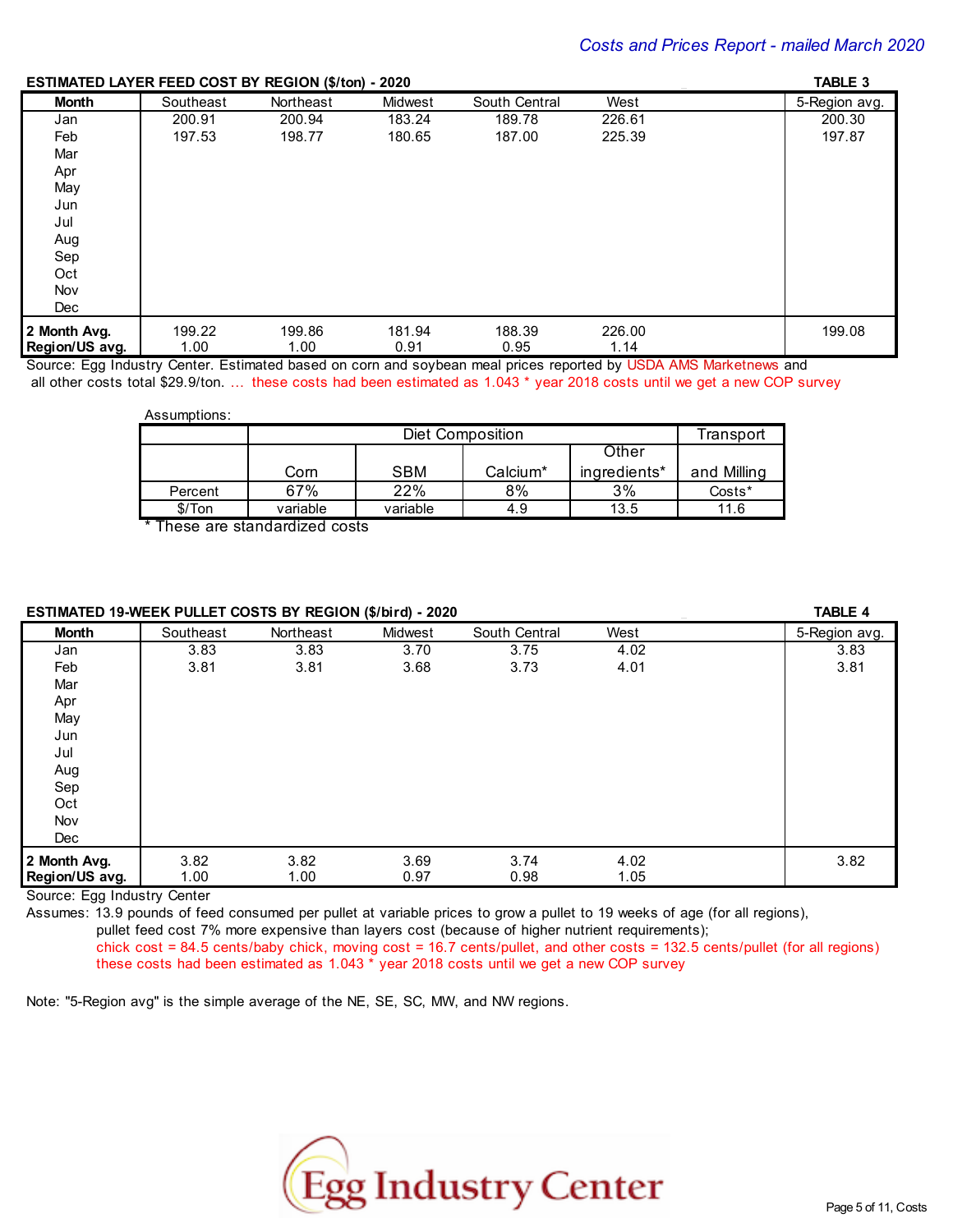#### **ESTIMATED PULLET COST BY REGION under 1-cycle systems (Cents/doz.) - 2020** \_ **TABLE 5**

|                |           |           |         | LOTHIN HED TOLLET OOOT DT REGION GROOT TO JOIC OJOICHIO (OCHIONOLI) LOLO |       |               |
|----------------|-----------|-----------|---------|--------------------------------------------------------------------------|-------|---------------|
| <b>Month</b>   | Southeast | Northeast | Midwest | South Central                                                            | West  | 5-Region avg. |
| Jan            | 11.10     | 11.10     | 10.72   | 10.86                                                                    | 11.66 | 11.09         |
| Feb            | 11.03     | 11.06     | 10.67   | 10.80                                                                    | 11.63 | 11.04         |
| Mar            |           |           |         |                                                                          |       |               |
| Apr            |           |           |         |                                                                          |       |               |
| May            |           |           |         |                                                                          |       |               |
| Jun            |           |           |         |                                                                          |       |               |
| Jul            |           |           |         |                                                                          |       |               |
| Aug            |           |           |         |                                                                          |       |               |
| Sep            |           |           |         |                                                                          |       |               |
| Oct            |           |           |         |                                                                          |       |               |
| Nov            |           |           |         |                                                                          |       |               |
| <b>Dec</b>     |           |           |         |                                                                          |       |               |
| 2 Month Avg.   | 11.07     | 11.08     | 10.69   | 10.83                                                                    | 11.64 | 11.06         |
| Region/US avg. | 1.00      | 1.00      | 0.97    | 0.98                                                                     | 1.05  |               |

Source: Egg Industry Center Assumes 34.5 dozen eggs per pullet placed under 1-cycle systems

#### **ESTIMATED FEED COST BY REGION under 1-cycle systems (Cents/doz.) - 2020** \_ **TABLE 6 Month** Southeast Northeast Midwest South Central West 5-Region avg. Jan 31.54 31.55 28.77 29.80 35.58 31.45 Feb 31.01 31.21 28.36 29.36 35.39 31.07 Mar Apr **May** Jun Jul Aug Sep Oct Nov Dec **2 Month Avg. | 3**1.28 31.38 28.57 29.58 35.48 31.26 **Region/US avg.** | 1.00 1.00 1.00 0.91 0.95 1.14

Estimated based on feed costs (\$/ton) shown in table 3, assuming 3.14 lbs of feed/dozen eggs



Note: "5-Region avg" is the simple average of the NE, SE, SC, MW, and NW regions.

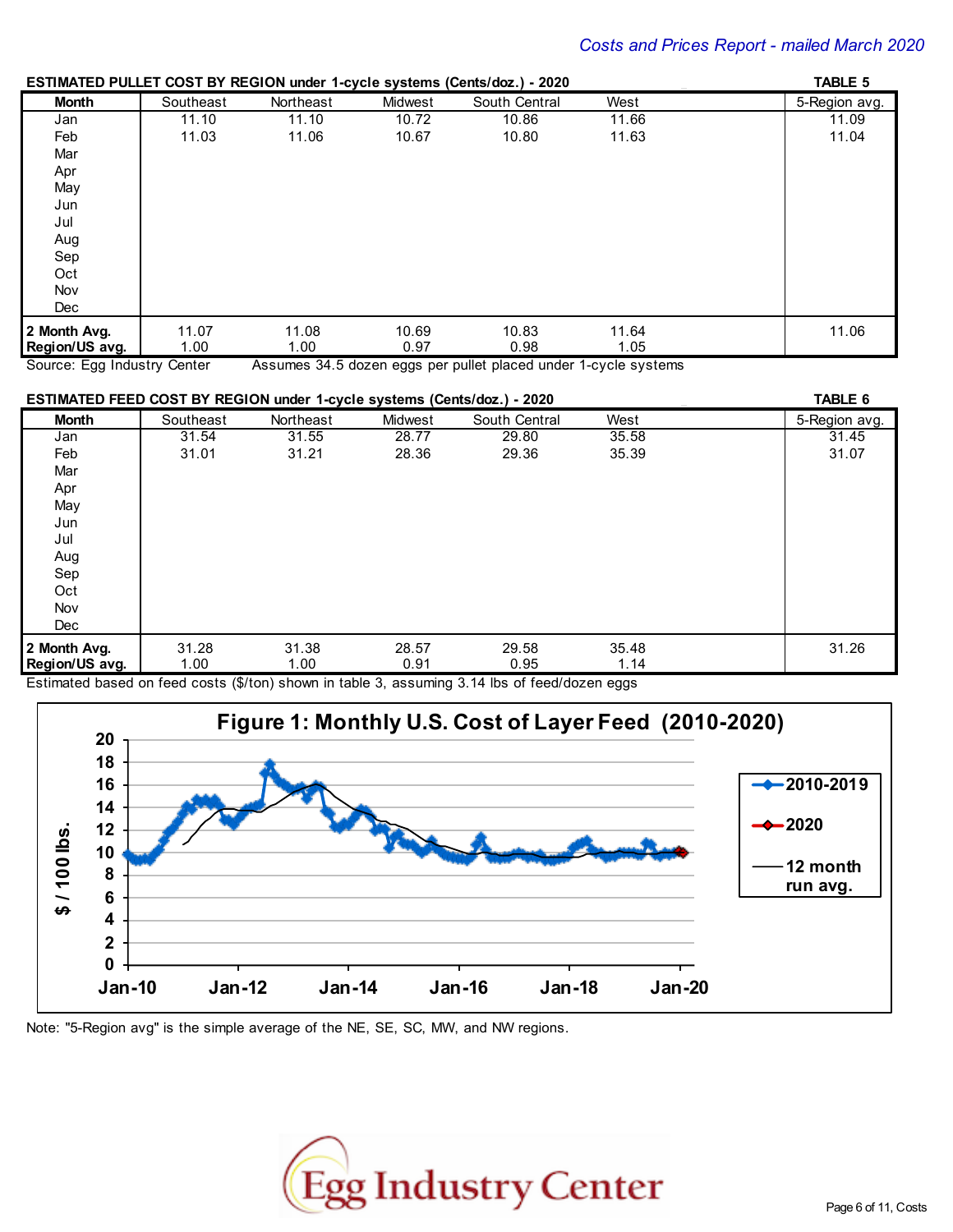**ESTIMATED TOTAL COSTS BY REGION under 1-cycle systems (cents/doz.) - 2020 \*** \_ **TABLE 7**

|                |           |           |         | LOTING ILLU TO TAL OOOTO DT TEORN GROOT TRYOIC SYSICIIIS (OCHISTOSET) - ZUZU |           |            |               |
|----------------|-----------|-----------|---------|------------------------------------------------------------------------------|-----------|------------|---------------|
| <b>Month</b>   | Southeast | Northeast | Midwest | South Central                                                                | Northwest | California | 5-Region avg. |
| Jan            | 60.92     | 60.92     | 57.76   | 58.93                                                                        | 65.51     | 86.51      | 60.81         |
| Feb            | 60.32     | 60.54     | 57.30   | 58.43                                                                        | 65.29     | 86.29      | 60.38         |
| Mar            |           |           |         |                                                                              |           |            |               |
| Apr            |           |           |         |                                                                              |           |            |               |
| May            |           |           |         |                                                                              |           |            |               |
| Jun            |           |           |         |                                                                              |           |            |               |
| Jul            |           |           |         |                                                                              |           |            |               |
| Aug            |           |           |         |                                                                              |           |            |               |
| Sep            |           |           |         |                                                                              |           |            |               |
| Oct            |           |           |         |                                                                              |           |            |               |
| Nov            |           |           |         |                                                                              |           |            |               |
| Dec            |           |           |         |                                                                              |           |            |               |
| 2 Month Avg.   | 60.62     | 60.73     | 57.53   | 58.68                                                                        | 65.40     | 86.40      | 60.59         |
| Region/US avg. | 1.00      | 1.00      | 0.95    | 0.97                                                                         | 1.08      | 1.43       |               |

Source: Egg Industry Center.

\* These estimations are based on feed costs (cents/dozen) shown in table 6, pullet costs (cents/dozen) shown in table 5.

Building and equipment, labor, interest and miscellaneous costs are assumed to be 18.27 cents/dozen (except for CA, please see below) Some assumptions were made in the absence of enough information of cost of production under the new California regulations.

These assumptions that are a clear simplification of the changes in different costs are:

- 1) the feed efficiency and pullet cost are similar between California and the rest of the country
- 2) the "building and equipment, labor, interest and miscellaneous" costs are assumed to increase proportionally to the space per layer increase or 115% higher (144 in<sup>2</sup>/67 in<sup>2</sup>) than on the other regions which put them at at 39.27 cents/dozen (18.27  $*$  144/67) These costs had been estimated as 1.043 \* year 2018 costs until we get a new COP survey

These estimations are based on standard costs for conventionally produced eggs. Higher labor costs might exist in certain regions. Newer, more efficient farms, would probably use less labor but have higher equipment costs.



Note: "5-Region avg" is the simple average of the NE, SE, SC, MW, and NE regions. California is not considered for the average because of the different production requirements.

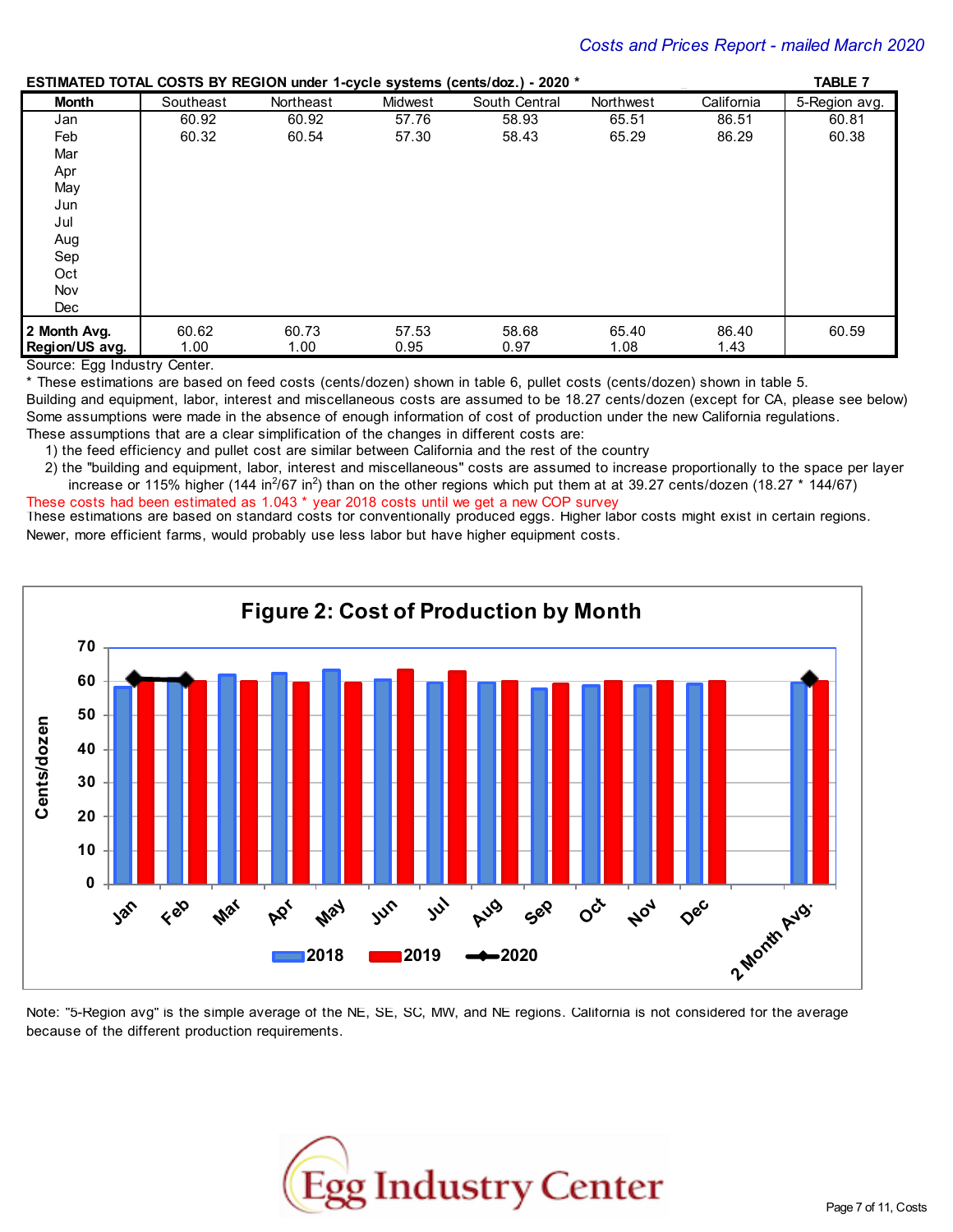\_ **TABLE 8**

#### **U.S. ESTIMATED FARM EGG PRICE AND RETAIL EGG PRICE (cents/Doz)**

| <b>0.3. LOTINATED I ANNI LOO FINGL AND NETAL LOO FINGL (GEILS/DOZ)</b> |       |                                                |      |         |       |                                                                                                     |       | <b>INDLL 0</b> |
|------------------------------------------------------------------------|-------|------------------------------------------------|------|---------|-------|-----------------------------------------------------------------------------------------------------|-------|----------------|
|                                                                        |       | Farm Value for All White Eqq Sizes (cents/Doz) |      |         |       | Retail Price for Large White Eggs (cents/Doz)                                                       |       |                |
| month                                                                  | 2018  | 2019                                           | 2020 | Change  | 2018  | 2019                                                                                                | 2020  | Change         |
| Jan                                                                    | 95.0  | 78.0                                           | 52.9 | $-25.1$ | 176.9 | 155.4                                                                                               | 146.1 | $-9.3$         |
| Feb                                                                    | 120.7 | 69.8                                           | 68.9 | $-0.9$  | 175.5 | 155.7                                                                                               |       |                |
| Mar                                                                    | 184.2 | 60.7                                           |      |         | 183.1 | 154.4                                                                                               |       |                |
| Apr                                                                    | 118.4 | 39.7                                           |      |         | 208.1 | 146.3                                                                                               |       |                |
| May                                                                    | 65.1  | 23.1                                           |      |         | 198.7 | 136.2                                                                                               |       |                |
| Jun                                                                    | 76.8  | 38.5                                           |      |         | 162.8 | 120.3                                                                                               |       |                |
| Jul                                                                    | 94.4  | 29.7                                           |      |         | 172.5 | 124.3                                                                                               |       |                |
| Aug                                                                    | 85.8  | 57.6                                           |      |         | 162.2 | 121.9                                                                                               |       |                |
| Sep                                                                    | 73.4  | 57.5                                           |      |         | 165.1 | 138.3                                                                                               |       |                |
| Oct                                                                    | 81.1  | 49.0                                           |      |         | 166.0 | 128.2                                                                                               |       |                |
| Nov                                                                    | 95.6  | 106.8                                          |      |         | 159.6 | 140.5                                                                                               |       |                |
| Dec.                                                                   | 90.7  | 81.0                                           |      |         | 159.5 | 153.5                                                                                               |       |                |
| Avg.                                                                   | 107.8 | 73.9                                           | 60.9 | $-13.0$ | 176.9 | 155.4                                                                                               | 146.1 | $-9.3$         |
| 12 Month Avg.                                                          | 98.4  | 57.6                                           |      |         | 174.2 | 139.6                                                                                               |       |                |
| Course: Fethersted using Homes Departs when autotations bu periods     |       |                                                |      |         |       | $O_{\text{current}}$ $D_{\text{model}}$ of Labes $O_{\text{total}}$ (Dant of $O_{\text{current}}$ ) |       |                |

Source: Estimated using Urner Barry's price quotations by regions Source: Bureau of Labor Statistics (Dept. of Commerce)

For this report, the value to producers for each size eggs is estimated by subtracting an "adjustment factor" from Urner Barry quotations of prices by region. The "adjustment factor" we are using varies around 40.32 cents/dozen and it is estimated as the sum of the following costs estimated in the PCT study published in April 2019: carton cost + case cost + finishing cost + processing cost + cost of delivering to store door + loss from store returns + additional cost of USDA certification The average price of all eggs is estimated based on the proportions of Jumbo, Extra-large, Large, Medium, Small and Undergrades eggs. Based on the Breeders Performance Manuals up to 90 weeks of age, assuming 5% check eggs and 1% loss.

Adjustment figures between Urner Barry quotes and producer prices are subject to change monthly and between regions and companies.



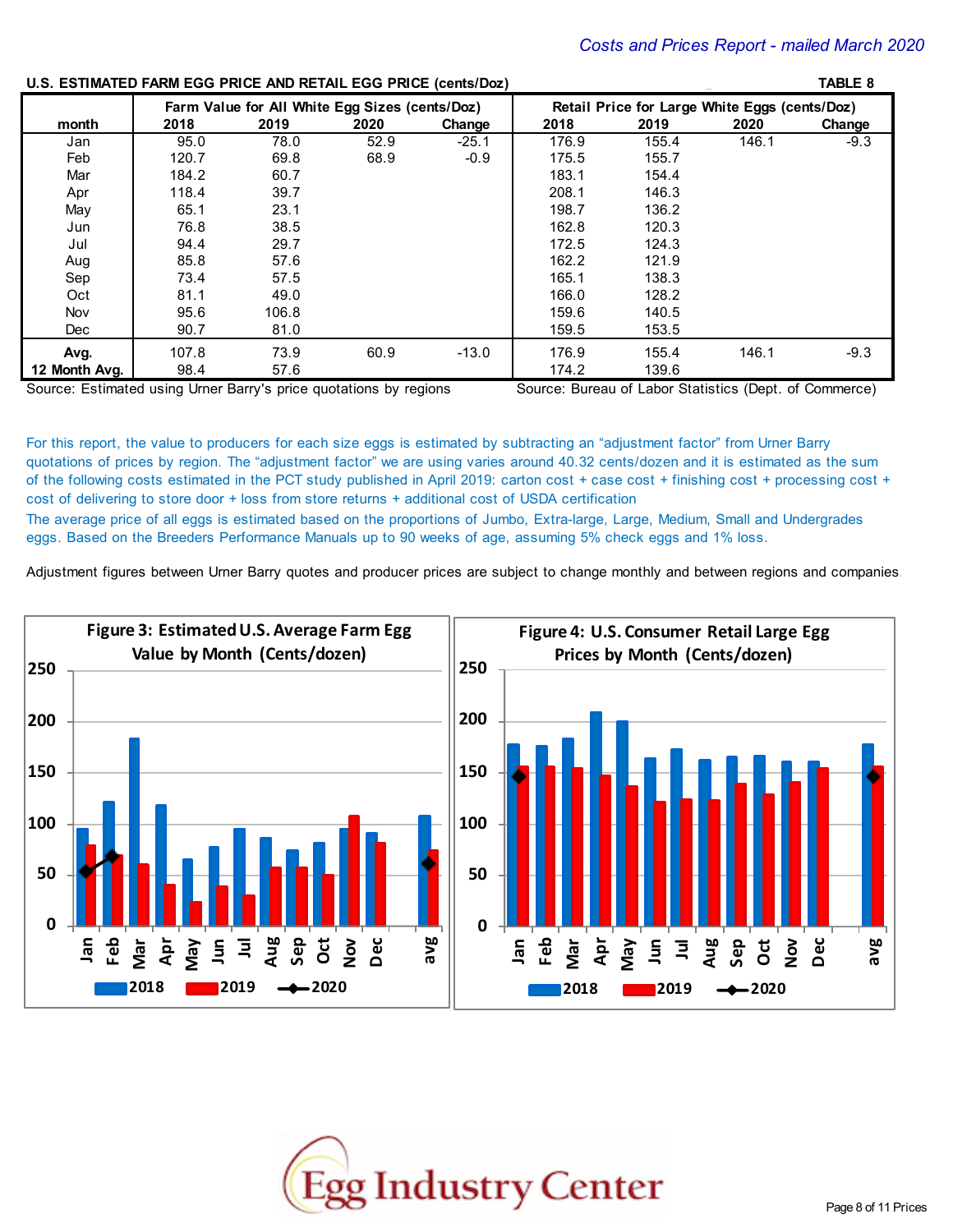# \_ **TABLE 9**

#### **ESTIMATED TOTAL COSTS comparing Breeders Manuals values vs. some loss in production efficiency (Cents/doz.) - 2020**

| month        |                |            |             |             | <b>TOTAL Cost (cents/dozen)</b> |         |                |             |
|--------------|----------------|------------|-------------|-------------|---------------------------------|---------|----------------|-------------|
|              |                | 5% higher  | 5% higher   | lower eggs/ |                                 |         |                |             |
|              | <b>Manuals</b> | feed conv. | pullet feed | hen housed  | A and B                         | A and C | <b>B</b> and C | A, B, and C |
|              |                | A          | в           | C           |                                 |         |                |             |
| Jan          | 60.81          | 62.38      | 61.03       | 61.39       | 62.60                           | 62.97   | 61.62          | 63.19       |
| Feb          | 60.38          | 61.93      | 60.59       | 60.96       | 62.14                           | 62.51   | 61.18          | 62.73       |
| Mar          |                |            |             |             |                                 |         |                |             |
| Apr          |                |            |             |             |                                 |         |                |             |
| May          |                |            |             |             |                                 |         |                |             |
| Jun          |                |            |             |             |                                 |         |                |             |
| Jul          |                |            |             |             |                                 |         |                |             |
| Aug          |                |            |             |             |                                 |         |                |             |
| Sep          |                |            |             |             |                                 |         |                |             |
| Oct          |                |            |             |             |                                 |         |                |             |
| Nov          |                |            |             |             |                                 |         |                |             |
| Dec          |                |            |             |             |                                 |         |                |             |
| 2 Month Avg. | 60.59          | 62.16      | 60.81       | 61.17       | 62.37                           | 62.74   | 61.40          | 62.96       |

Source: Egg Industry Center, based on USDA Marketnews published prices of corn and soybean meal

"Manuals" is estimated using the weighted average of Breeders Manuals (70% Hyline w-36, 15% Shaver White, 8% Lohmann LSL-Lite and 5% Bovans White) for 20 to 90 weeks of age.

"5% higher feed conv." is the estimated cost if the feed conversion were 5% higher than the breeders manuals value (using 3.30 lbs./dozen instead of 3.14 lbs./dozen)

"5% higher pullet feed." is the estimated cost if the feed used to grow pullets were 5% higher than the breeders manuals value (using 14.6 lbs./pullet instead of 13.9 lbs./pullet)

"lower eggs/ hen housed" is the estimated cost if the number of eggs per hen-housed were 5% lower than the breeders manuals value (using 394 eggs/hen-housed instead of 414 eggs/hen-house)



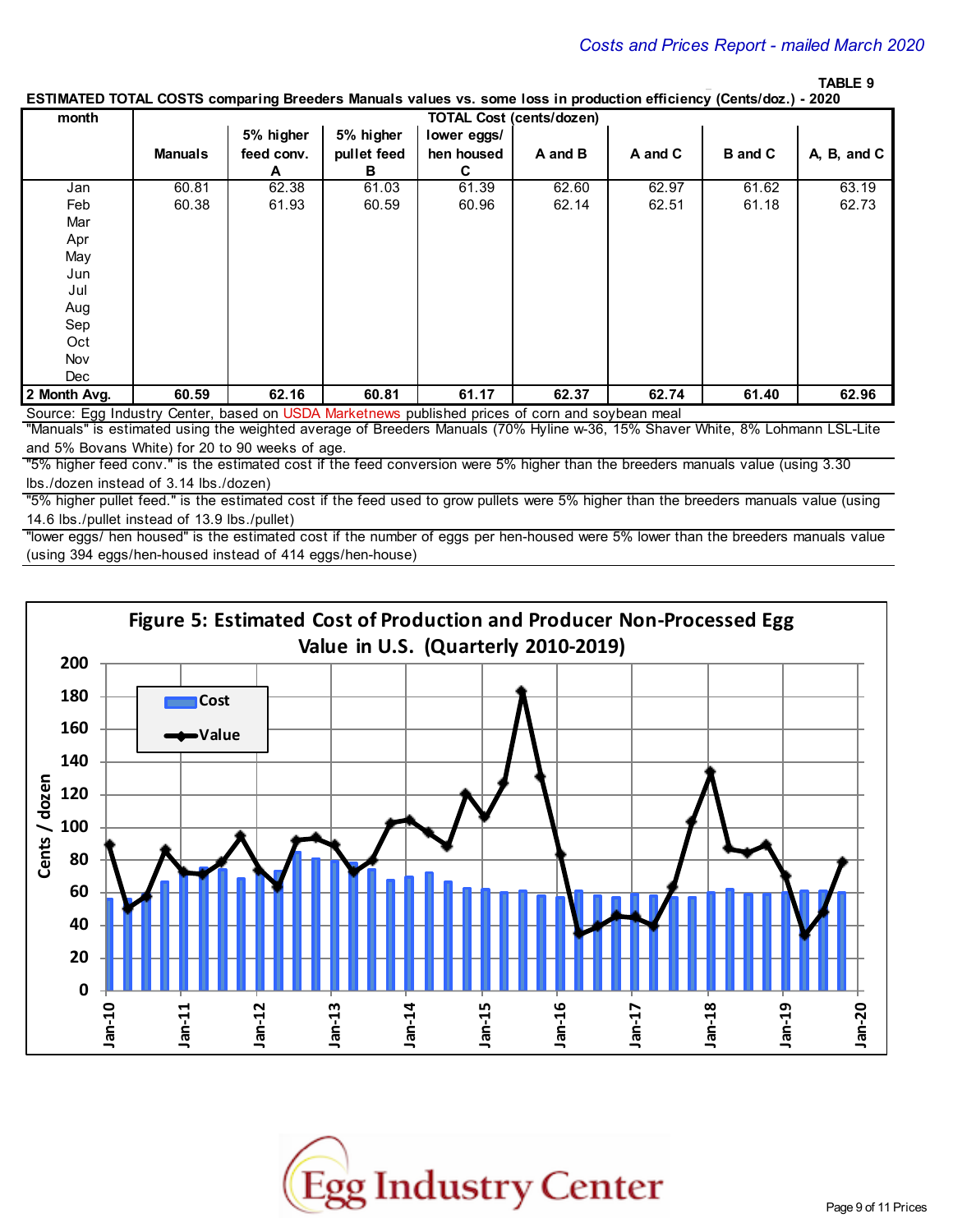# **LARGE EGG PRICES - CONVENTIONAL (warehouse) AND CAGE-FREE (to 1st receivers) - (\$/dozen) TABLE 10**

|              |      |                           | $\frac{1}{2}$ (iii) $\frac{1}{2}$ (iversity) $\frac{1}{2}$ (iii) $\frac{1}{2}$ (iversity) (iii) $\frac{1}{2}$ (iversity) |                            |                   |      |                         |  |  |
|--------------|------|---------------------------|--------------------------------------------------------------------------------------------------------------------------|----------------------------|-------------------|------|-------------------------|--|--|
|              |      | <b>Conventional White</b> |                                                                                                                          | Cage-Free to 1st receivers |                   |      |                         |  |  |
|              |      | 4-Regions AVG             |                                                                                                                          |                            | Contracting price |      | <b>Negotiated price</b> |  |  |
| month        | 2019 | 2020                      | month                                                                                                                    | 2019                       | 2020              | 2019 | 2020                    |  |  |
| Jan          | 1.13 | 0.78                      | Jan                                                                                                                      | 1.56                       | 1.53              | 1.52 | 0.81                    |  |  |
| Feb          | 1.14 | 1.04                      | Feb                                                                                                                      | 1.56                       | 1.53              | 1.62 | 0.86                    |  |  |
| Mar          | 0.91 |                           | Mar                                                                                                                      | 1.50                       |                   | 1.47 |                         |  |  |
| Apr          | 0.74 |                           | Apr                                                                                                                      | 1.56                       |                   | 1.19 |                         |  |  |
| May          | 0.50 |                           | May                                                                                                                      | 1.56                       |                   | 0.75 |                         |  |  |
| Jun          | 0.61 |                           | Jun                                                                                                                      | 1.56                       |                   | 0.84 |                         |  |  |
| Jul          | 0.57 |                           | Jul                                                                                                                      | 1.54                       |                   | 0.63 |                         |  |  |
| Aug          | 0.73 |                           | Aug                                                                                                                      | 1.54                       |                   | 0.79 |                         |  |  |
| Sep          | 0.92 |                           | Sep                                                                                                                      | 1.53                       |                   | 0.95 |                         |  |  |
| Oct          | 0.68 |                           | Oct                                                                                                                      | 1.53                       |                   | 0.97 |                         |  |  |
| Nov          | 1.29 |                           | Nov                                                                                                                      | 1.53                       |                   | 1.21 |                         |  |  |
| Dec          | 1.28 |                           | Dec                                                                                                                      | 1.53                       |                   | 1.16 |                         |  |  |
| 2 Month Avg. | 1.14 | 0.91                      | 2 Month Avg.                                                                                                             | 1.56                       | 1.53              | 1.57 | 0.84                    |  |  |

Source: USDA AMS Poultry Market News and Analysis

Notes: the "Conventional Warehouse" is the simple average of white egg prices of 4-regions: MW, NE, SC and SE the Cage-Free price includes pricing for both white and brown cage-free eggs cage-free contracting price is cartoned while cage-free negotiated price is loose



Note: the delivered to store door price is estimated from the Urner Barry quoted prices as the 5- region simple average (Northeast, Southeast, South Central, Midwest, and Northwest). California is not considered for the average because of the different production requirements.